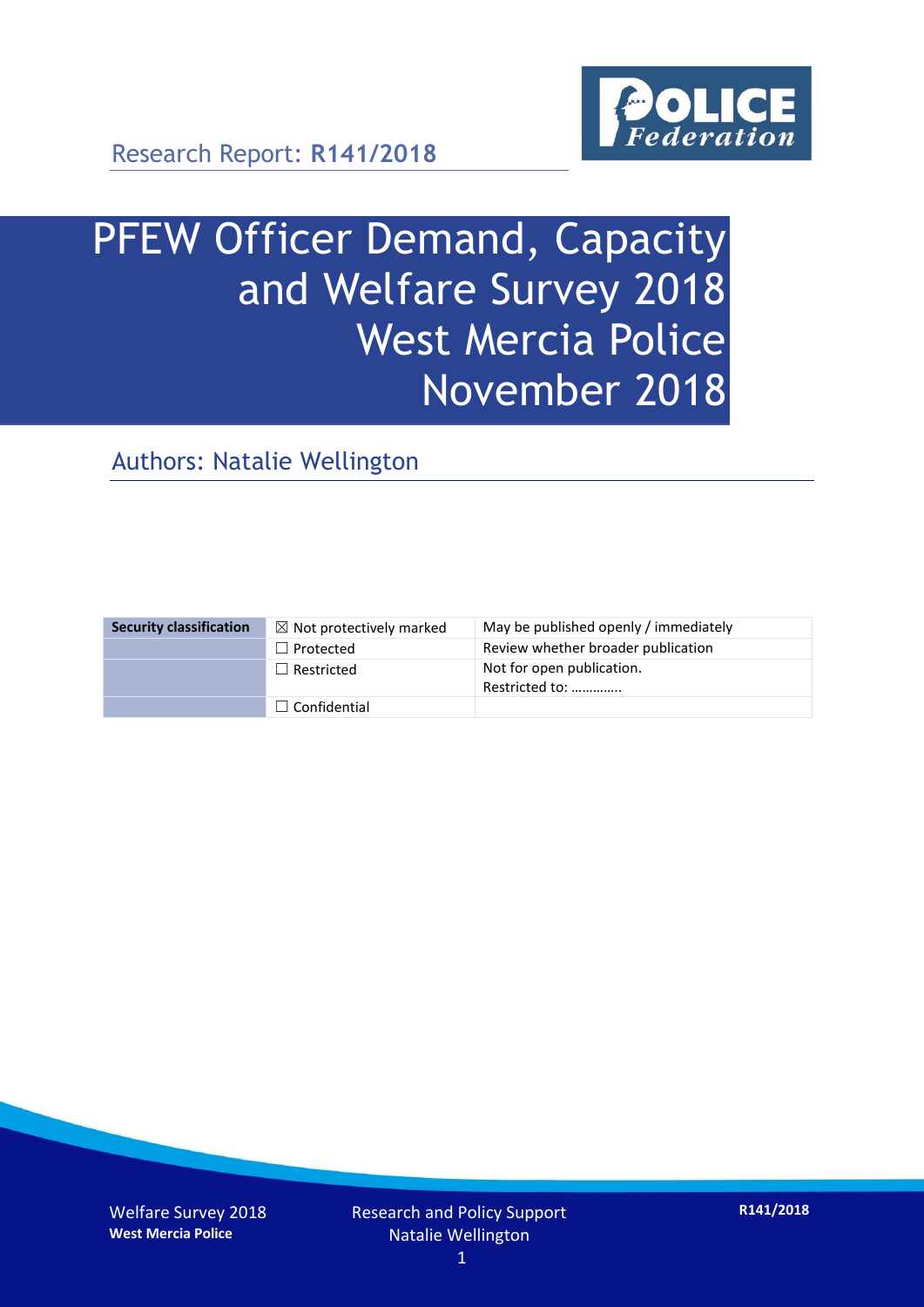### **FOREWORD**

#### **INTRODUCTION**

Over the last decade, the impact of reducing policing budgets on officer numbers has been considerable, with a 15% fall in officer numbers over a seven year period from a high of 142,056 in 2009 to 121,010 in March 2018. $^{\mathrm{i}}$  Evidence from a focus group study conducted by the PFEW<sup>ii</sup> highlighted that these reductions may be having a negative effect on officers individual wellbeing. It was within this context that the Police Federation of England and Wales (PFEW) began a biennial Demand, Capacity and Welfare Survey. The 2018 PFEW Officer Demand, Capacity and Welfare Survey is the second iteration of the survey.

This report provides a summary of responses to key questions from the 2018 PFEW Officer Demand, Capacity and Welfare Survey from respondents in West Mercia Police.

Where appropriate, details of average responses from last year, or the police service as a whole, are also presented. However, differences across these figures have not been tested to assess whether they are statistically significant<sup>1</sup>; therefore any and all differences reported are for guidance only and must be treated with caution.

Force rankings have not been included, because not all differences are statistically significant. In addition, forces with fewer than 100 respondents were not provided with a force level report as their sample size was too small to be representative of the force as a whole and may have enabled identification of individuals based on their demographics.

Please be aware that the total number of responses for each item may vary slightly as not all items were answered by all respondents, and all percentages are rounded to the nearest whole number. In addition, the actual differences between any and all groups may be quite small and these details should be considered when interpreting the data.

Welfare Survey 2018 **West Mercia Police**

-

 $<sup>1</sup>$  As all the data are derived from samples of the population, rather than the whole population, percentage figures calculated are strictly</sup> speaking estimates, rather than exact measures. This means that every figure has a margin of error associated with it. Hence a very small percentage difference year on year may be due to sampling, rather than to actual changes.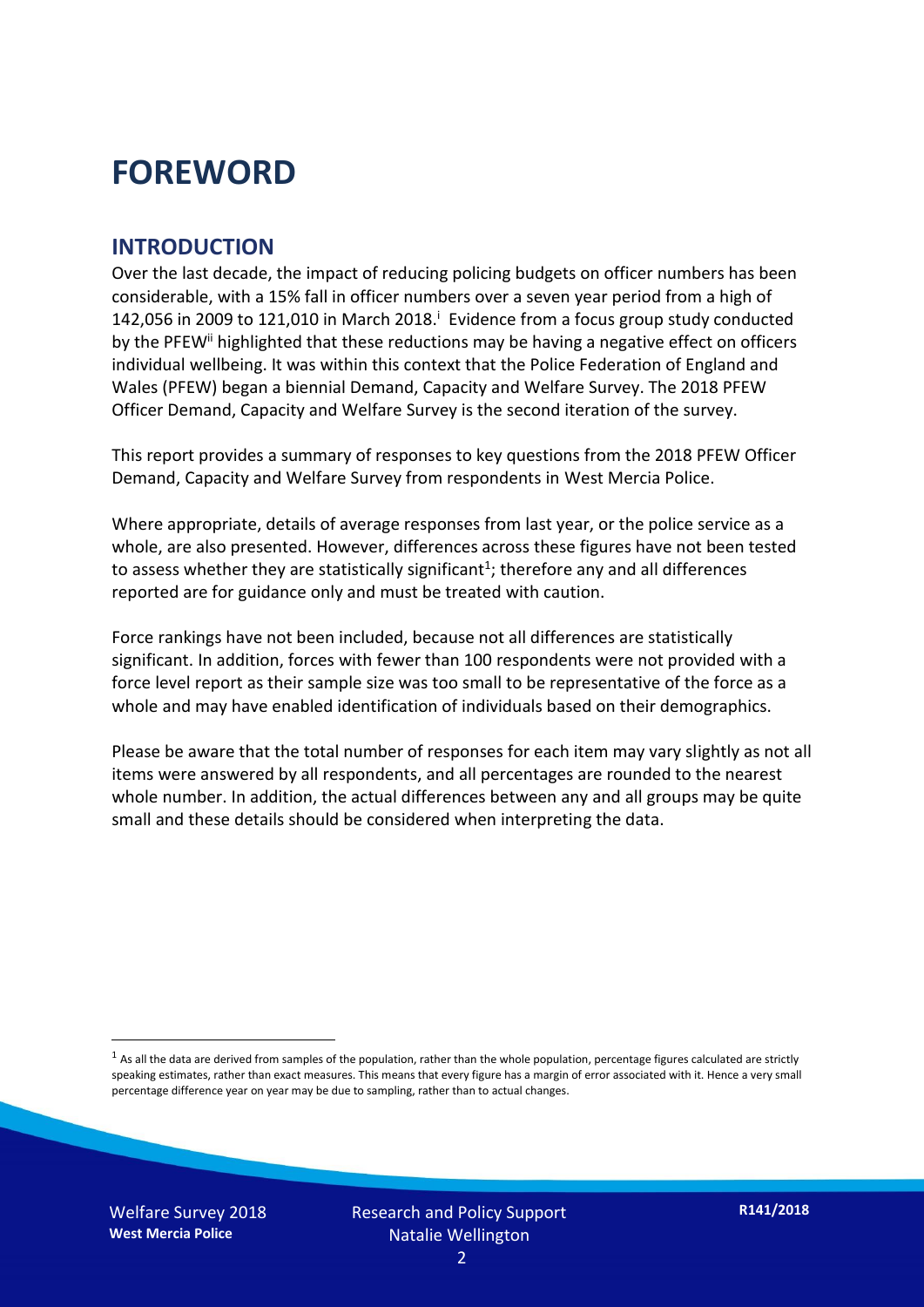#### **RESPONSE RATES AND DEMOGRAPHICS**

Survey responses were gathered over a six-week period between August and September 2018. All officers of the federated ranks in England and Wales were eligible to participate.

Analyses were conducted on a sample of 18,100 responses drawn from all 43 forces across England and Wales.<sup>2</sup> The national response rate for the 2018 survey was 15%.

Overall 4% of respondents (n=788) to the survey declined to state which force they belonged to. These responses have been included within the national data but are excluded from force-level analyses.

567 responses were received from West Mercia Police, representing a response rate of around 29%. <sup>3</sup> The margin of error for this report has been calculated using the size of the sample and the population. At a 95% confidence level, this force report has a 3% margin of error. If the margin of error is less than 5%, it can be considered to be within the normal bounds of academic rigor.<sup>4</sup> If this threshold has not been met, the results from this report must be interpreted with caution.

68% of responses from West Mercia Police were received from male officers and 29% of responses were from female officers. The other 3% preferred not to say or identified in another way. In regards to rank, 77% of respondents from West Mercia Police were Constables, 16% were Sergeants, 6% were Inspectors, and 1% were Chief Inspectors. 4% of responses from West Mercia Police were received from Black and Minority Ethnic (BME) officers.

-

 $2$  Data were removed where the respondent indicated they were not currently a police officer or they gave implausible answers – for full exclusion criteria, please see the full report.

<sup>3</sup> Based on March 2018 Home Office figures of officer headcount, for full details please see item ii in the reference section.

<sup>4</sup> The generally accepted academic standards is a 95% confidence level with a 5% (or less) margin of error.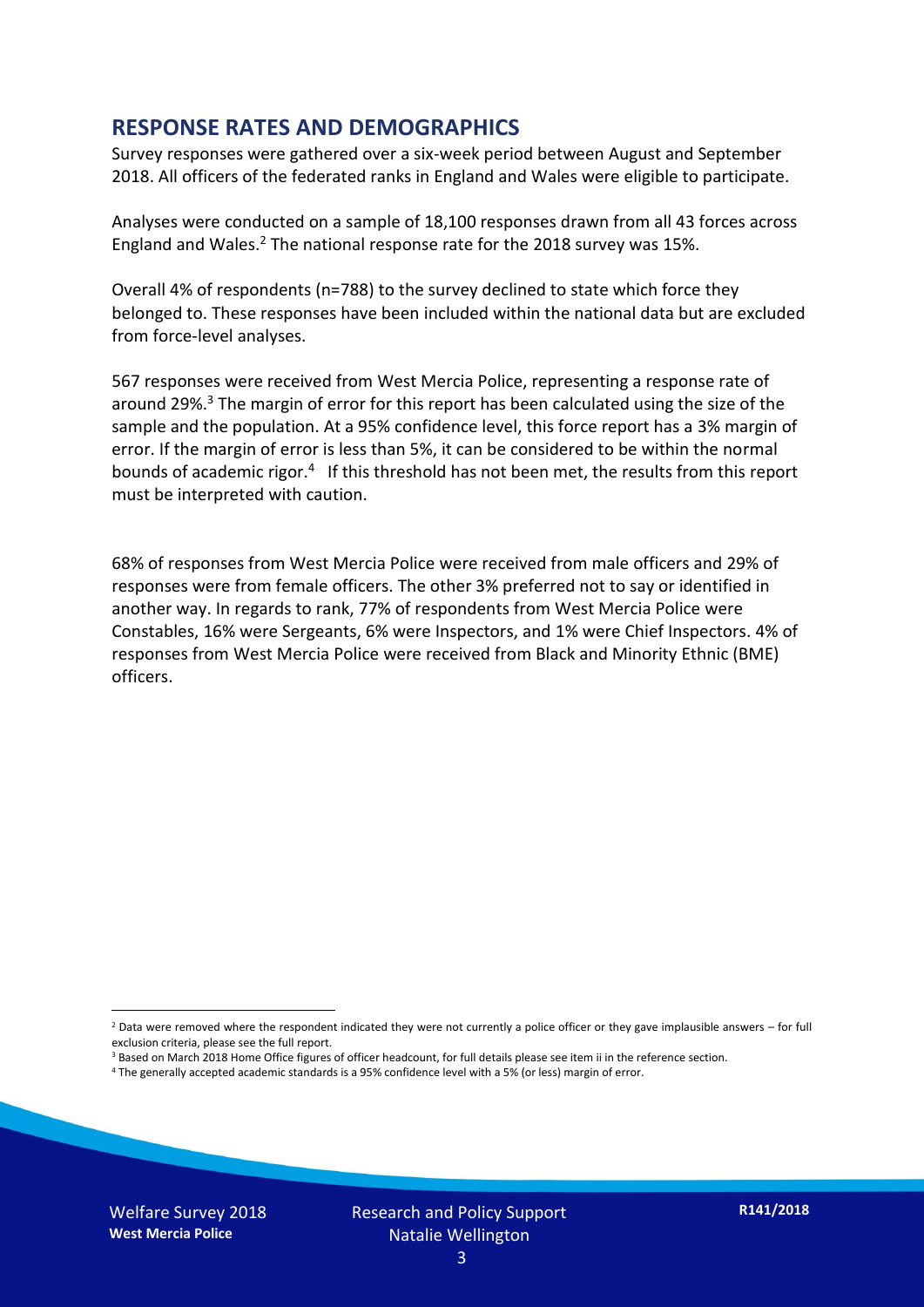### **INFOGRAPHIC**



#### **Who responded?**

**567** responses were received from West Mercia Police, representing a **29%** response rate



Welfare Survey 2018 **West Mercia Police**

Research and Policy Support Natalie Wellington 4

**R141/2018**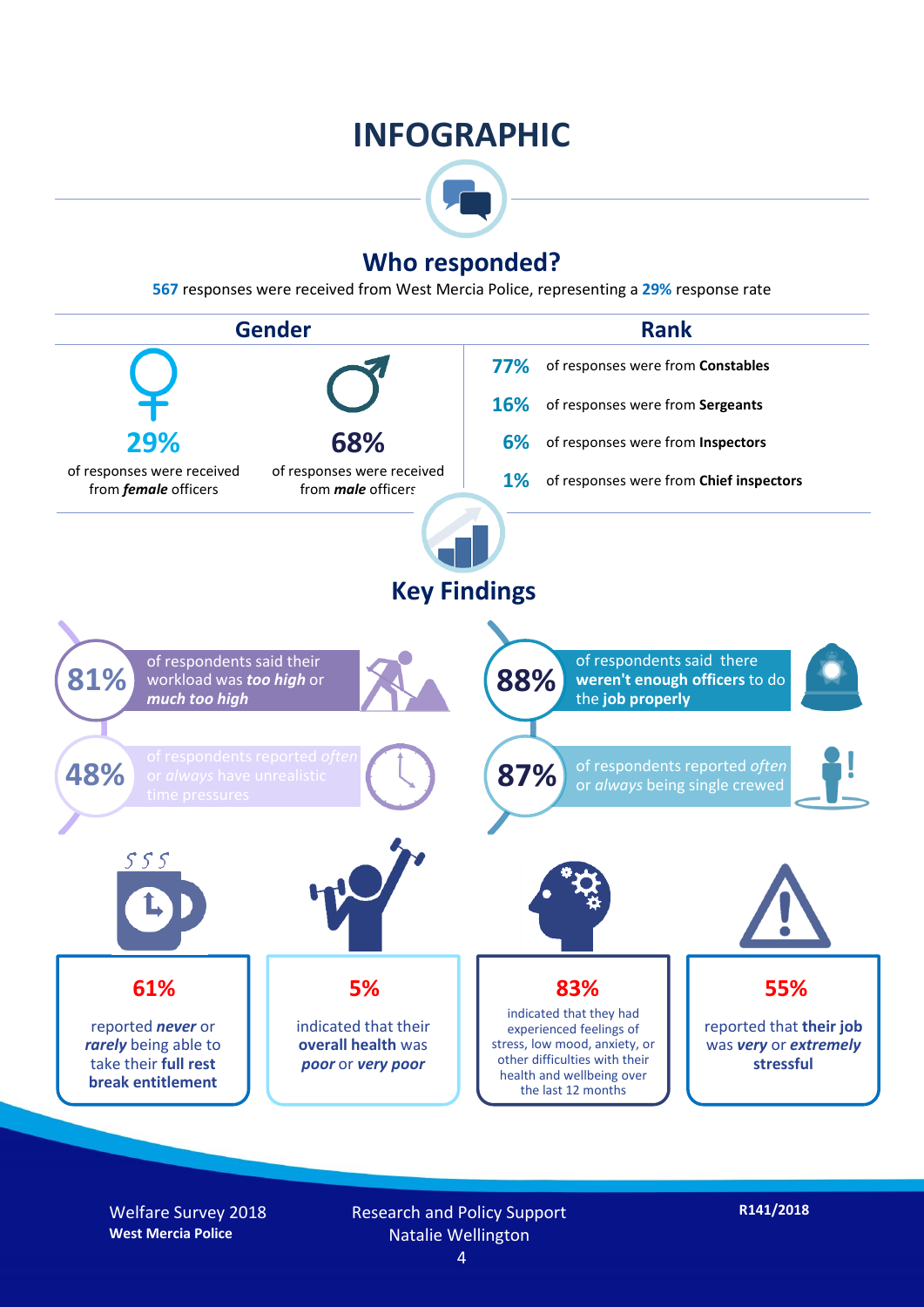### **Executive Summary**

- **567** responses were received from West Mercia Police, representing a response rate of around **29%**.
- The average (mean) rating for overall Job satisfaction for respondents from West Mercia Police was **3/10.**
- Frequent single crewing (often or always) was reported by **87%** of respondents from West Mercia Police.
- **61%** of respondents from West Mercia Police reported *never* or *rarely* being able to take their **full rest break entitlement***; higher than* the proportion in 2016.
- **81%** of respondents from West Mercia Police said their **workload** was *too high* or *much too high; higher than* the proportion in 2016.
- **48%** of respondents from West Mercia Police reported *often* or *always* **having unrealistic time pressures***; higher than* the proportion in 2016.
- **88%** of respondents from West Mercia Police said there **weren't enough officers to do the job properly***; higher than* the proportion in 2016.
- **7%** said that they had **enough time engage in proactive policing** in their team/unit*; lower than* the proportion in 2016.
- **5%** of respondents from West Mercia Police indicated that their **overall health** was *poor* or *very poor.*
- **83%** of respondents from West Mercia Police indicated that they had **experienced feelings of stress, low mood, anxiety, or other difficulties with their health and wellbeing** over the last 12 months.
- **55%** of respondents from West Mercia Police reported that their job was *very* or *extremely* **stressful***; higher than* the proportion in 2016.
- **23%** of West Mercia Police respondents reported that they had suffered **one or more injuries** that required medical attention as a result of **work-related violence** in the last year.
- **16%** of West Mercia Police respondents reported that they had suffered **one or more injuries** that required medical attention as a result of **work-related accidents**  in the last year.
- **36%** of respondents from West Mercia Police felt that someone would be **treated differently (in a negative way)** if they disclosed difficulties with their mental health and wellbeing; *lower than* the proportion in 2016.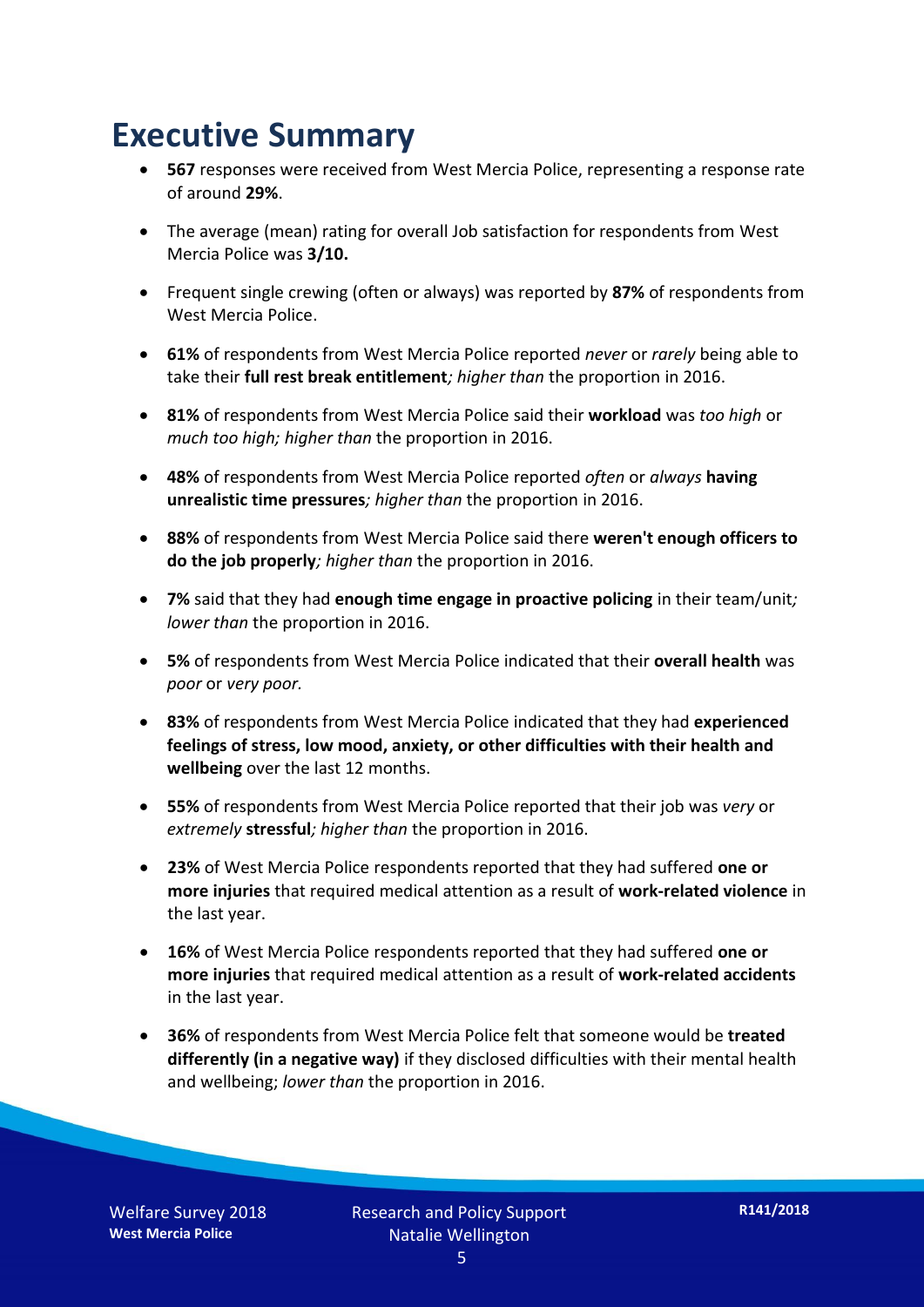## **1. WORKING ARRANGEMENTS**

#### **1.1. OVERALL JOB SATISFACTION**

Respondents were asked to rate their overall job satisfaction between 0 and 10, where 0 was 'not at all satisfied' and 10 was 'completely satisfied.'

The average (mean) rating for overall job satisfaction for respondents from West Mercia Police was 3/10 (range 0-10), with 51% of respondents reporting an overall job satisfaction rating of 2 or less.

This can be compared to the National average of 4/10, and 32% of respondents reported an overall job satisfaction rating of 2 or less.

#### **1.2. SHIFTS**

7% of respondents from West Mercia Police reported that their formal shift duration was more than the 8-10 hours advised by the Health and Safety Executive<sup>iii</sup> and the Police Negotiating Board,<sup>iv</sup> and 3% of respondents indicated a shift length of 12 hours or more.

7% of the national sample indicated that their formal shift duration was more than 8-10 hours, and 5% indicated a shift length of 12 hours or more.

#### **1.3. SINGLE CREWING**

Among respondents from West Mercia Police, for whom this item was applicable, 87% reported being single crewed either *often* or *always* over the previous 12 month period. This can be compared with 75% of respondents from the national sample.

#### **1.4. BREAKS, REST DAYS AND ANNUAL LEAVE**

61% of respondents from West Mercia Police reported *never* or *rarely being* able to take their full rest break entitlement, and 70% reported having had two or more rest days cancelled in the previous 12 month period. In addition, 26% of respondents from West Mercia Police told us that they have not been able to take their full annual leave entitlement in the previous 12 month period.

Historical comparison for items relating to breaks, rest days and annual leave for **West Mercia Police**, are provided in Table 1.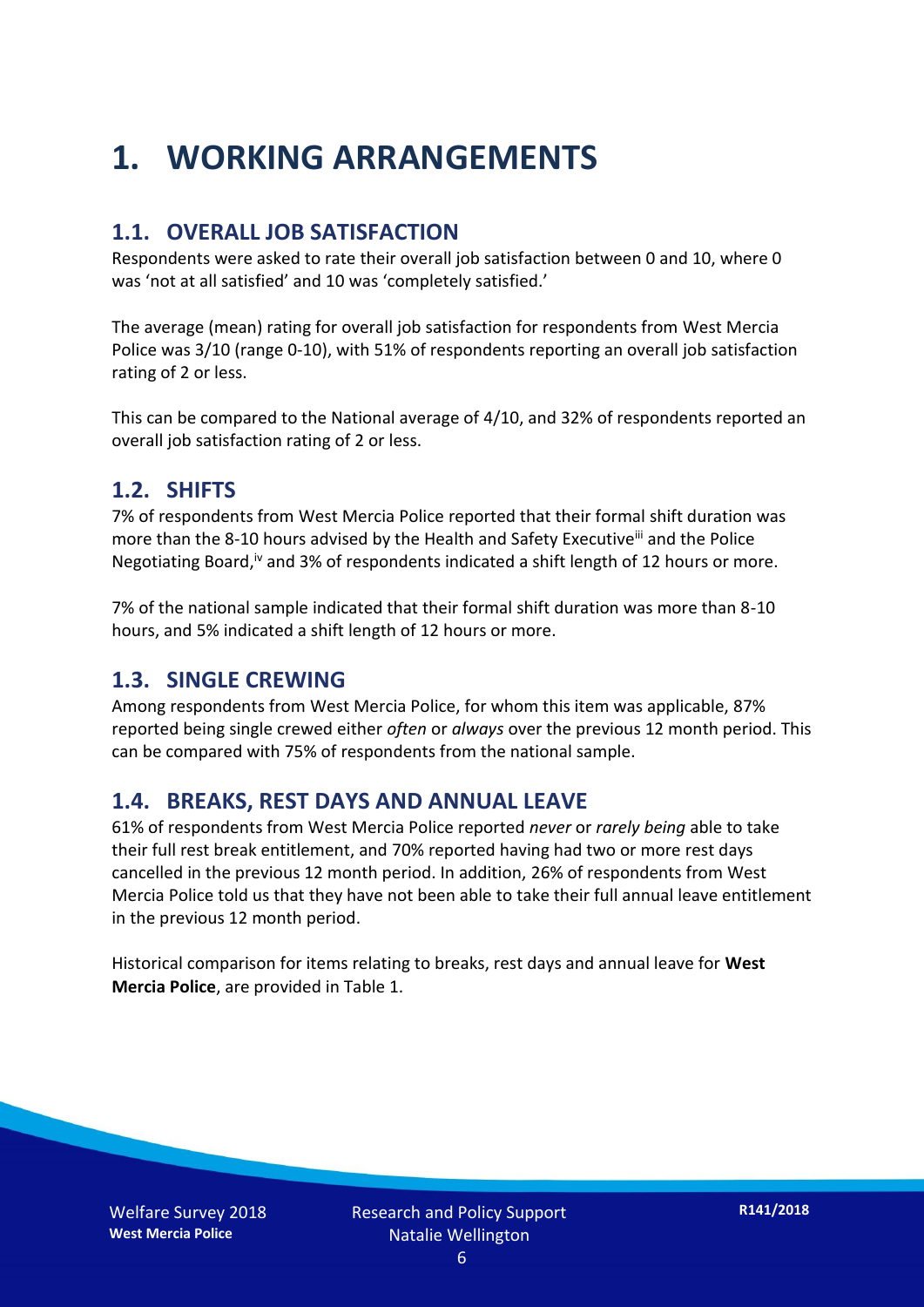| Table 1: Force level figures for breaks, rest days and<br>annual leave     | 2016 | 2018 |
|----------------------------------------------------------------------------|------|------|
| Reported being never or rarely able to take full rest<br>break entitlement | 56%  | 61%  |
| Reported having 2 or more rest days cancelled in the<br>previous 12 months | 67%  | 70%  |
| Reported being unable to take their full annual leave<br>entitlement       | 19%  | 26%  |

Historical comparisons for items relating to breaks, rest days and annual leave for the **police service as a whole**, are provided in the table below.

| Table 2: National figures for breaks, rest days and<br>annual leave        | 2016 | 2018 |
|----------------------------------------------------------------------------|------|------|
| Reported being never or rarely able to take full rest<br>break entitlement | 53%  | 52%  |
| Reported having 2 or more rest days cancelled in the<br>previous 12 months | 76%  | 67%  |
| Reported being unable to take their full annual leave<br>entitlement       | 33%  | 31%  |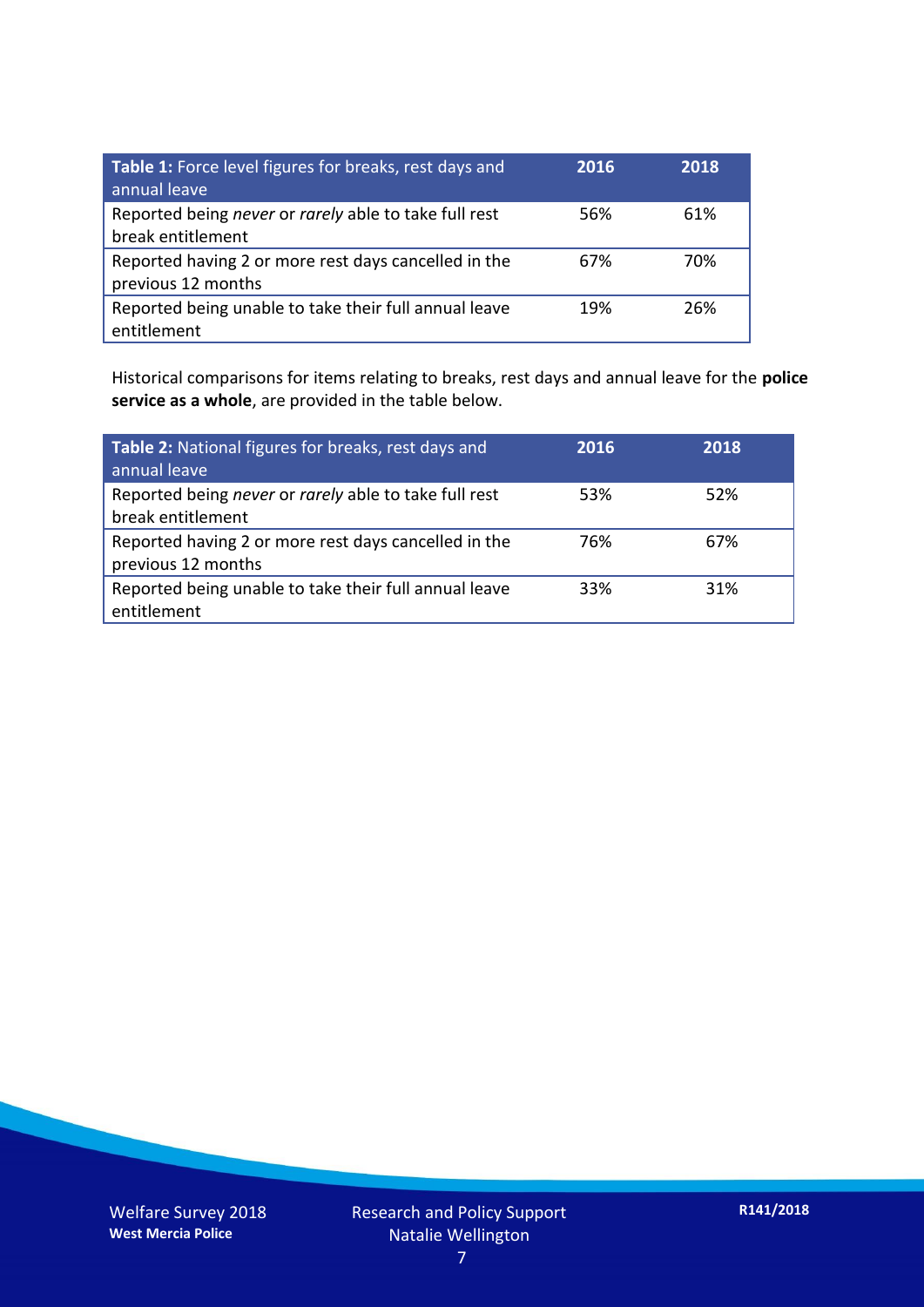## **2. DEMAND**

#### **2.1. WORKLOAD**

81% of respondents from West Mercia Police told us that their workload is currently *too high*, or *much too high* – *higher than* the proportion from the national sample (72%) and *higher than* the proportion reported by West Mercia Police in the 2016 Demand, Capacity and Welfare Survey.

#### **2.2. HSE MANAGEMENT STANDARDS**

The UK Health and Safety Executive published the Management Standards Indicator Tool (MSIT) to assist organisations in the assessment of workers exposure to dimensions of the psychosocial work environment that, if not properly managed, can lead to harm to health.<sup>v</sup> The 25-item version of the MSIT<sup>vi</sup> contains four items that measure job demands, which were included as part of the Demand, Capacity and Welfare Survey.

45% of respondents from West Mercia Police told us that they *often* or *always* have unachievable deadlines, and 64% that they *often* or *always* have to neglect some tasks because they have too much to do.

Historical comparisons for the MSIT job demand items for **West Mercia Police** are provided in the table below.

| Table 3: Force level figures for HSE MSIT job demands | 2016 | 2018 |
|-------------------------------------------------------|------|------|
| Often or always have unrealistic time pressures       | 32%  | 48%  |
| Often or always pressured to work long hours          | 26%  | 34%  |
| Often or always have to neglect some tasks because    | 42%  | 64%  |
| they have too much to do                              |      |      |
| Often or always have unachievable deadlines           | 24%  | 45%  |

Historical comparison for the MSIT job demand items for the **police service as a whole**, are provided in the table below.

| Table 4: National figures for HSE MSIT job demands | 2016 | 2018 |
|----------------------------------------------------|------|------|
| Often or always have unrealistic time pressures    | 35%  | 40%  |
| Often or always pressured to work long hours       | 26%  | 29%  |
| Often or always have to neglect some tasks because | 43%  | 54%  |
| they have too much to do                           |      |      |
| Often or always have unachievable deadlines        | 29%  | 38%  |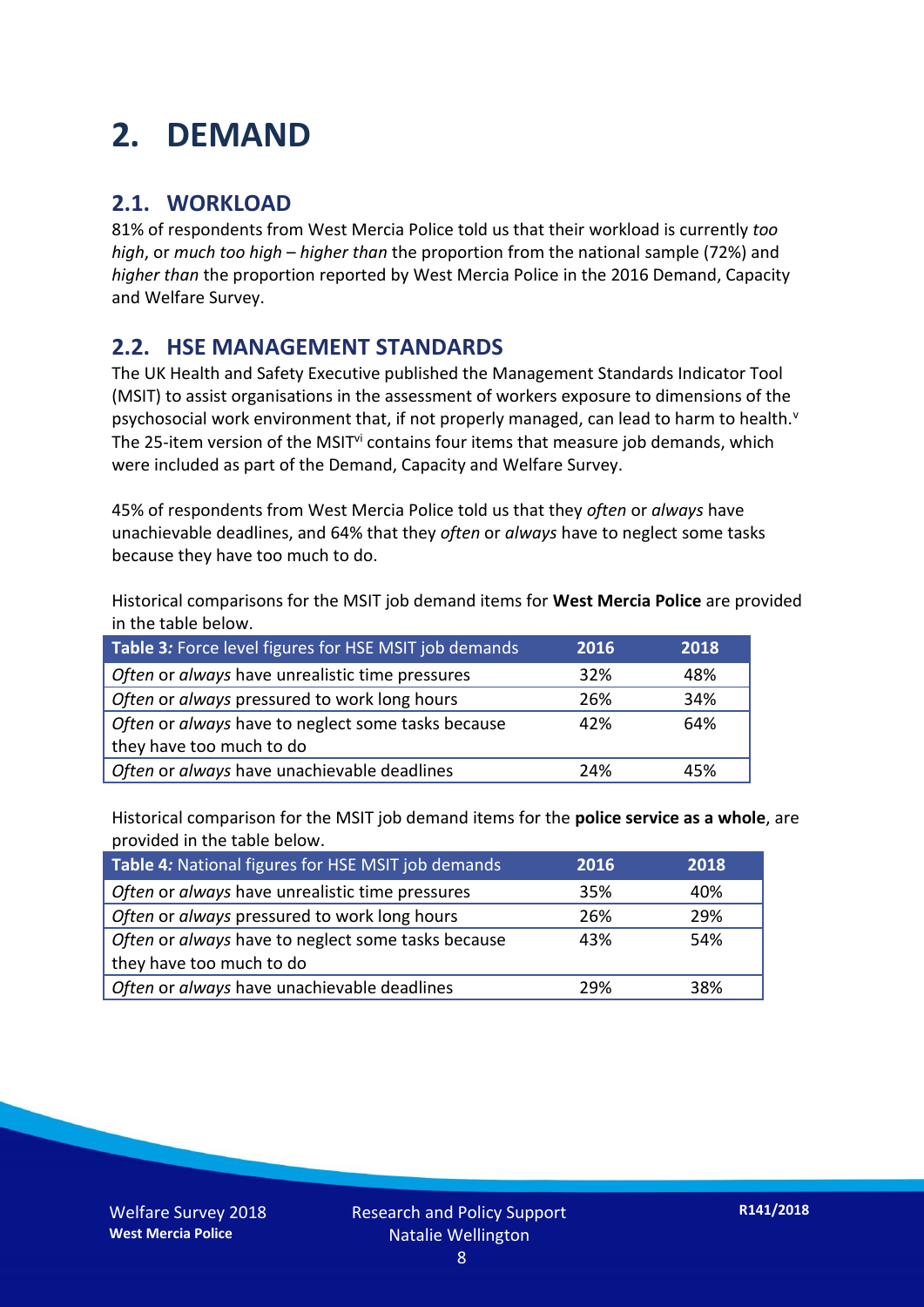#### **2.3. AMOUNT AND PACE OF WORK**

83% of respondents from West Mercia Police *disagreed* or *strongly disagreed* that they were able to meet all of the conflicting demands on their time, whilst 7% *agreed* or *strongly agreed* that they had enough time engage in proactive policing in their team/unit. The proportion of officers from West Mercia Police reporting to have enough time to engage in proactive policing is *lower than* the proportion in 2016.

Across the police service as a whole, 74% of respondents *disagreed* or *strongly disagreed* that they were able to meet all of the conflicting demands on their time and 90% *disagreed* or *strongly disagreed* that there are enough officers to manage all the demands made on their team/unit.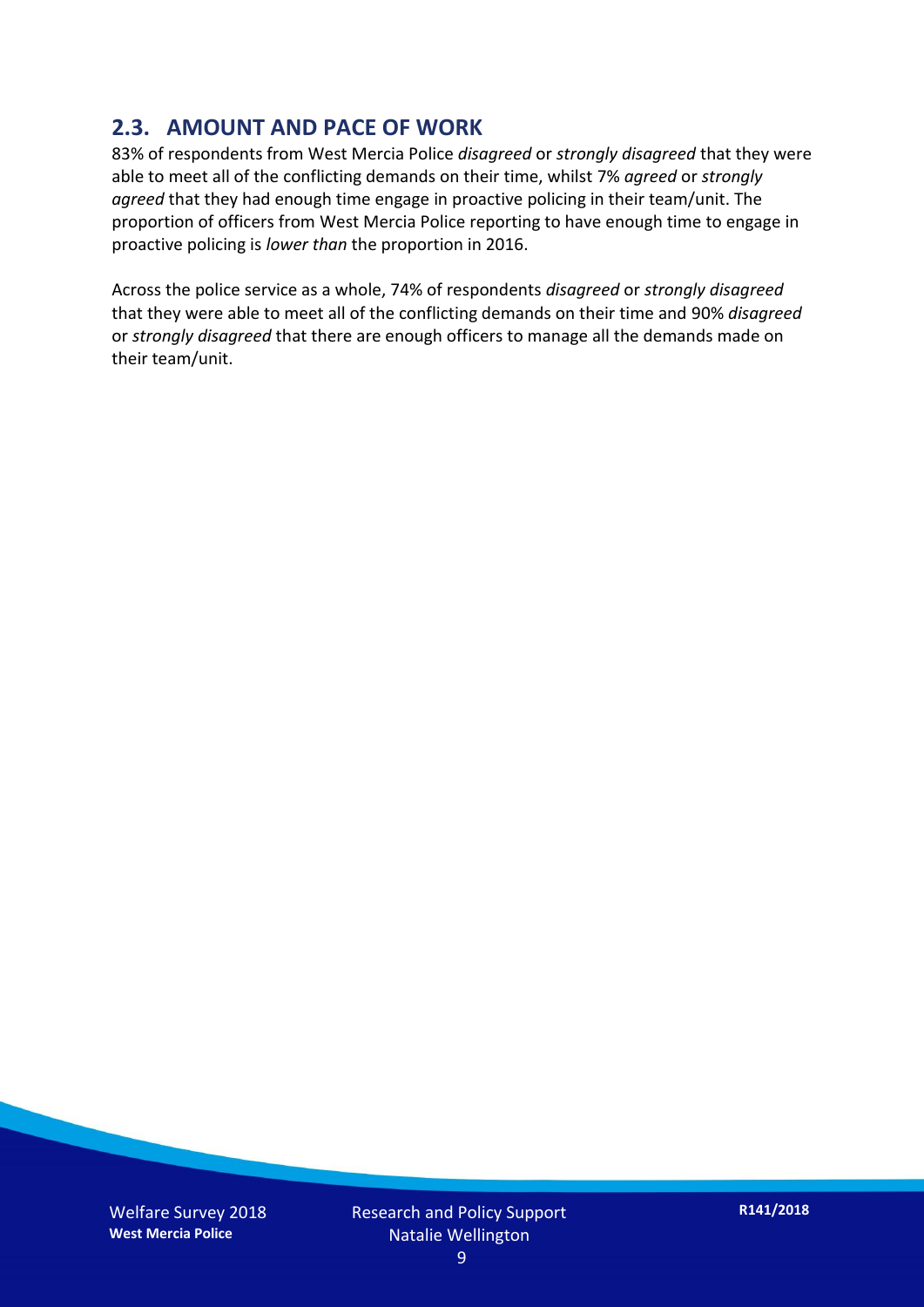## **3. CAPACITY**

#### **3.1. MINIMUM OFFICER STAFFING**

60% of respondents from West Mercia Police indicated that their team or unit had a minimum officer staffing level.

Among respondents whose team or unit had a minimum officer staffing level, 43% indicated that this level was *never* or *rarely* achieved. This can be compared to 2016 where 16% of respondents from West Mercia Police indicated that the minimum officer staffing level was *never* or *rarely* achieved.

#### **3.2. OFFICER STAFFING ARRANGEMENTS**

85% of respondents *disagreed* or *strongly disagreed* that the way officer staffing levels are determined in their team/unit seems to be effective; *higher than* the proportion reported in 2016.

Historical comparisons of two key items relating to capacity to deal with demand for **West Mercia Police** are provided in the table below.

| <b>Table 5:</b> Force level figures for key items relating to capacity                                              |                                                      |      |  |  |
|---------------------------------------------------------------------------------------------------------------------|------------------------------------------------------|------|--|--|
| <b>Statements</b>                                                                                                   | % of respondents who<br>disagreed with the statement |      |  |  |
|                                                                                                                     | 2016                                                 | 2018 |  |  |
| There are enough officers in my team/unit for me to do<br>my job properly                                           | 65%                                                  | 88%  |  |  |
| In my experience, we generally have enough officers to<br>manage all the demands being made on us as a<br>team/unit | 78%                                                  | 95%  |  |  |

Historical comparisons of the same items for the **police service as a whole** are provided in the table below.

| Table 6: National figures for key items relating to capacity                                                        |                                                      |      |  |  |
|---------------------------------------------------------------------------------------------------------------------|------------------------------------------------------|------|--|--|
| <b>Statements</b>                                                                                                   | % of respondents who<br>disagreed with the statement |      |  |  |
|                                                                                                                     | 2016                                                 | 2018 |  |  |
| There are enough officers in my team/unit for me to do<br>my job properly                                           | 78%                                                  | 83%  |  |  |
| In my experience, we generally have enough officers to<br>manage all the demands being made on us as a<br>team/unit | 85%                                                  | 90%  |  |  |

Welfare Survey 2018 **West Mercia Police**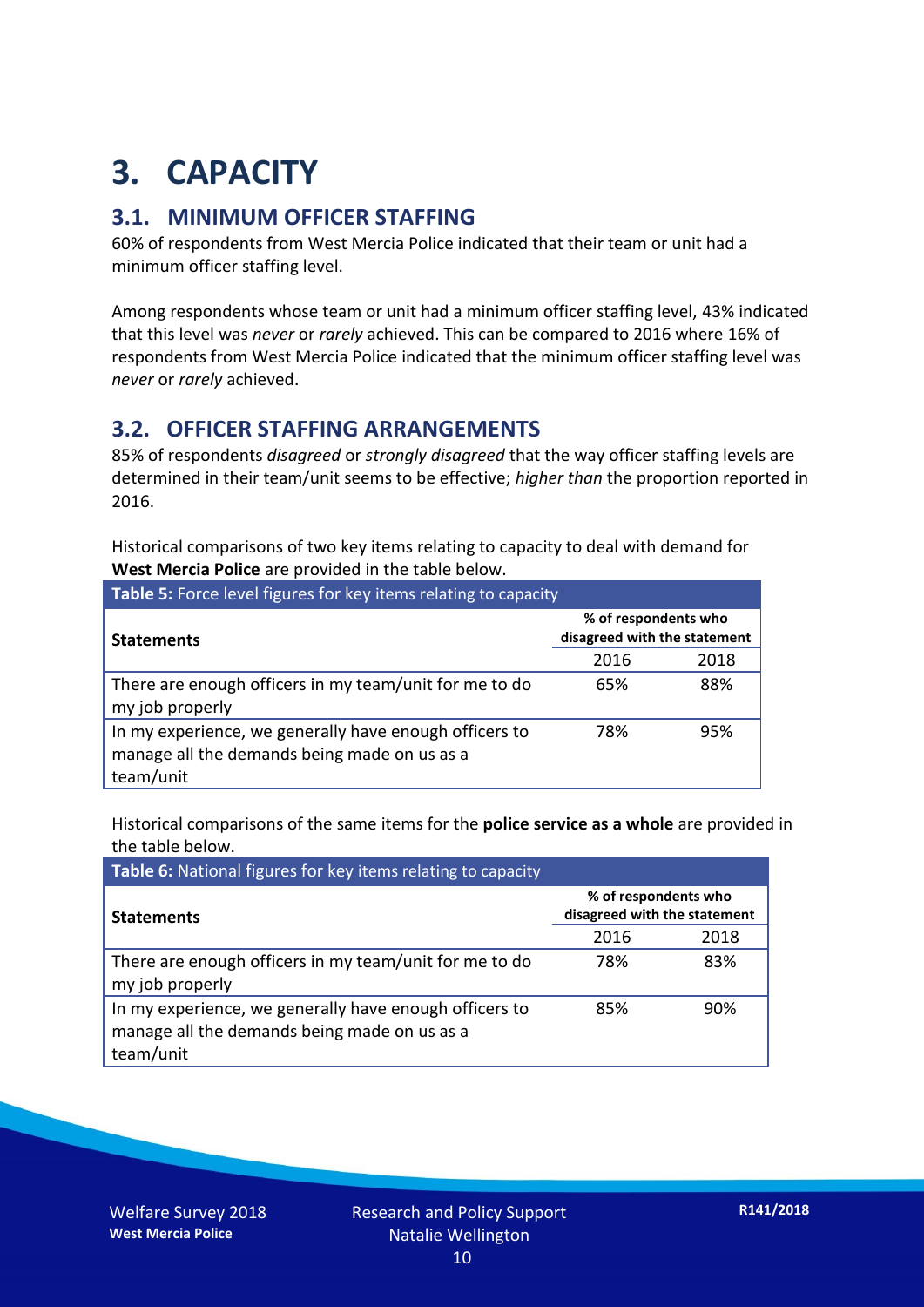## **4. HEALTH AND WELLBEING**

#### **4.1. OVERALL LIFE SATISFACTION**

Respondents were asked to rate their overall life satisfaction between 0 and 10, where 0 was 'not at all satisfied' and 10 was 'completely satisfied.'

The average (mean) rating for overall life satisfaction for respondents from West Mercia Police was 5/10 (range 0-10). 17% of respondents reported life satisfaction rating of 2 or less.

These results can be compared to the National average of 6/10, with 15% of respondents reporting an overall life satisfaction rating of 2 or less.

#### **4.2. OVERALL PHYSICAL HEALTH**

Participants were asked to rate their overal health on a scale from *very good* to *very poor*. An historical comparison for both national and local figures for this item are below.

| Table 7: Self-rated overall physical health |                       | 2016 | 2018 |
|---------------------------------------------|-----------------------|------|------|
|                                             | Very poor             | 0%   | 0%   |
|                                             | Poor                  | 4%   | 5%   |
| <b>Force level figures</b>                  | Neither good nor poor | 25%  | 18%  |
|                                             | Good                  | 55%  | 51%  |
|                                             | Very good             | 16%  | 26%  |
| <b>National figures</b>                     | Very poor             | 1%   | 1%   |
|                                             | Poor                  | 11%  | 6%   |
|                                             | Neither good nor poor | 23%  | 17%  |
|                                             | Good                  | 53%  | 54%  |
|                                             | Very good             | 13%  | 23%  |

#### **4.3. SINGLE ITEM INDICATOR OF STRESS**

Work related stress was measured using a single-item measure. 55% of respondents from West Mercia Police presented with a non-diagnostic case of work-related stress.<sup>vii</sup>

This is *higher than* the proportion reported in the 2016 iteration of this survey and *higher than* the proportion reported in this year's national results.

Stress outside of work was assessed using an adaptation of the work-related stress measure. 11% of respondents from West Mercia Police presented with a non-diagnostic case of stress outside of work.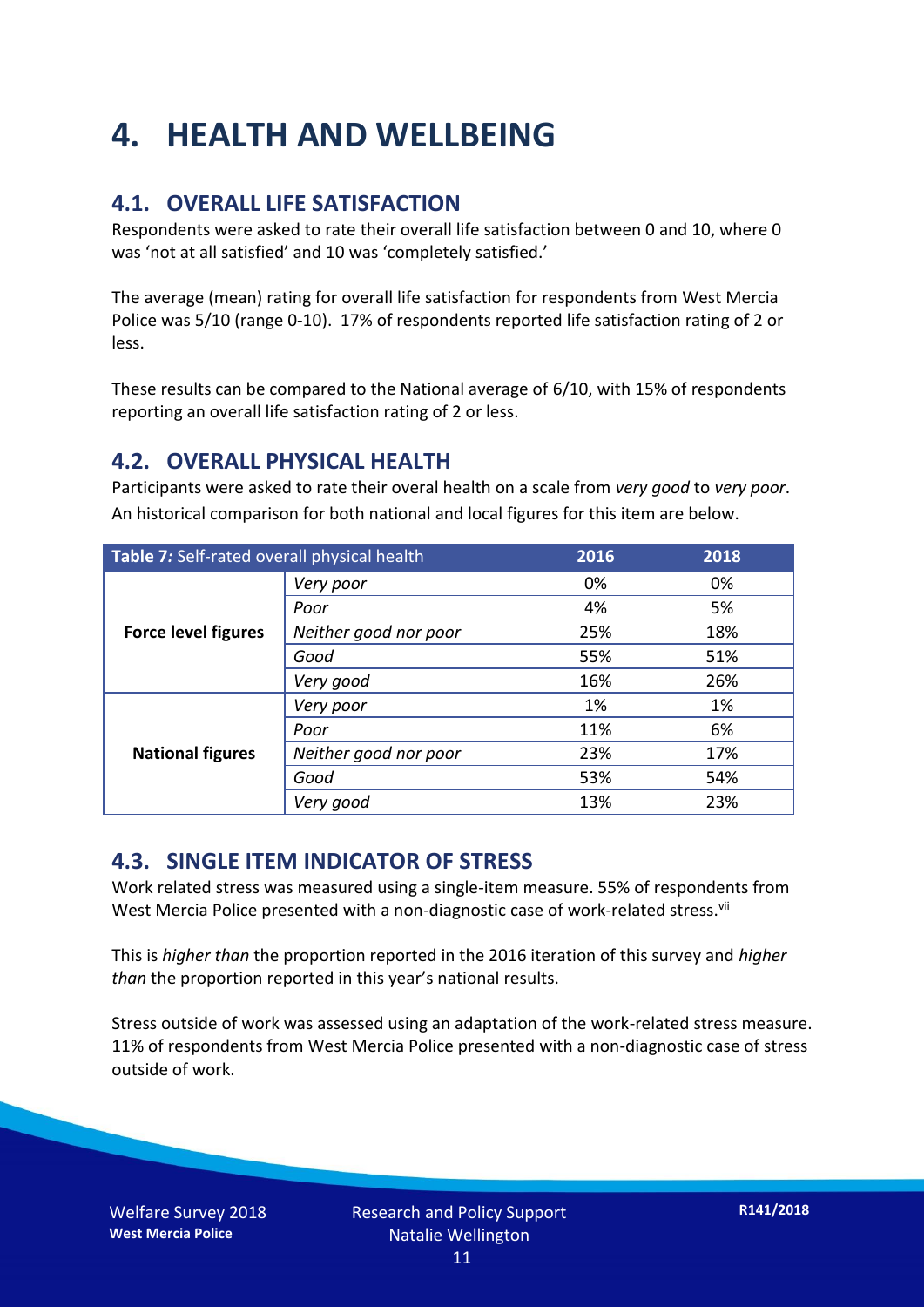#### **4.4. SINGLE ITEM INDICATOR FOR MENTAL HEALTH**

A top-level broad overview of mental wellbeing was established using an item that asked respondents to indicate whether they had experienced feelings of stress, low mood, anxiety, or other difficulties with their health and wellbeing over the last 12 months.

83% of respondents from West Mercia Police indicated that they had experienced feelings of stress, low mood, anxiety, or other difficulties with their health and wellbeing over the last 12 months; with 97% also indicating that these feelings were caused, or made worse by work.

#### **4.5. MENTAL WELLBEING**

Mental wellbeing can be broadly conceptualized as having two dimensions. The first concerns positive affect (i.e. pleasurable aspects of wellbeing such as feelings of optimism, cheerfulness, and relaxation). The second concerns psychological functioning (i.e. such as clear thinking, self-acceptance, personal development, competence, and autonomy).

To investigate mental wellbeing in more detail the two-dimensional structure of mental wellbeing described above was assessed using the short Warwick-Edinburgh Mental Wellbeing Scale (SWEMWBS). viii The scale asks individuals to rate their experience during the last two weeks for seven positively framed statements.

SWEMWBS findings for **West Mercia Police** are presented in the table below alongside those for national sample for 2016 and 2018.

**Table 8**: % of respondents that reported experiencing the following positive aspects of wellbeing *rarely* or *none of the time* over the previous 2 weeks

|                                               | <b>National figures</b> |      | <b>Force level figures</b> |      |
|-----------------------------------------------|-------------------------|------|----------------------------|------|
| <b>SWEMWBS item</b>                           |                         |      |                            |      |
|                                               | 2016                    | 2018 | 2016                       | 2018 |
| I've been feeling optimistic about the future | 62%                     | 36%  | 58%                        | 48%  |
| I've been feeling useful                      | 28%                     | 25%  | 17%                        | 33%  |
| I've been feeling relaxed                     | 60%                     | 48%  | 52%                        | 56%  |
| I've been dealing with problems well          | 20%                     | 19%  | 17%                        | 23%  |
| I've been thinking clearly                    | 16%                     | 16%  | 15%                        | 18%  |
| I've been feeling close to other people       | 34%                     | 28%  | 30%                        | 29%  |
| I've been able to make up my own mind         | 13%                     | 10%  | 11%                        | 12%  |
| about things                                  |                         |      |                            |      |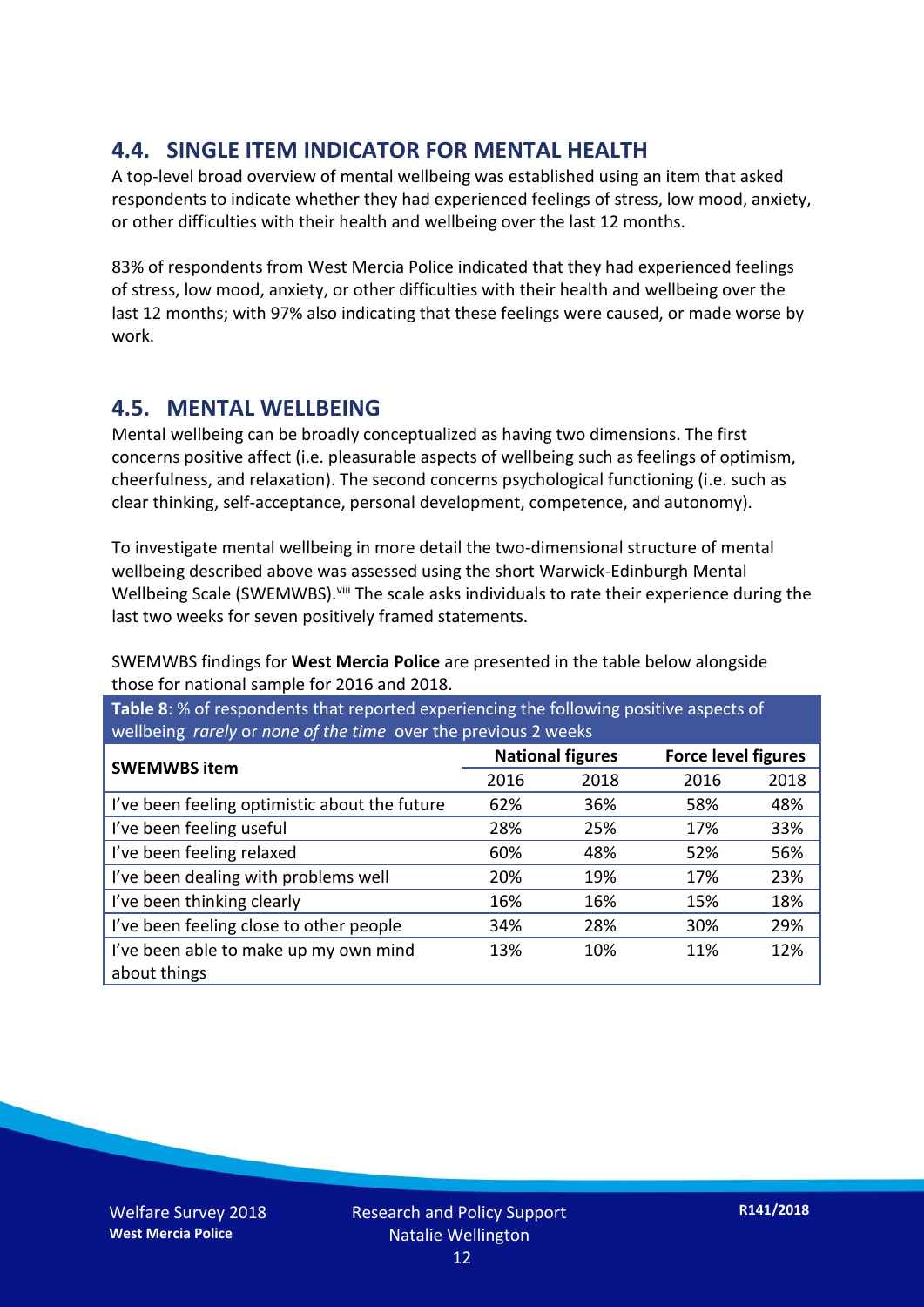#### **4.6. HELP SEEKING**

A question was applied to identify those who had ever **sought help** for feelings of stress, low mood, anxiety, or any other difficulties with mental health and wellbeing. Examples of sources of help were provided including GP, occupational health department, psychologist, therapist, and counsellor.

43% of responses from West Mercia Police had previously sought help for feelings of stress, low mood, anxiety or other difficulties with their mental health and wellbeing, 57% of which had done so within the last 12 months.

Welfare Survey 2018 **West Mercia Police**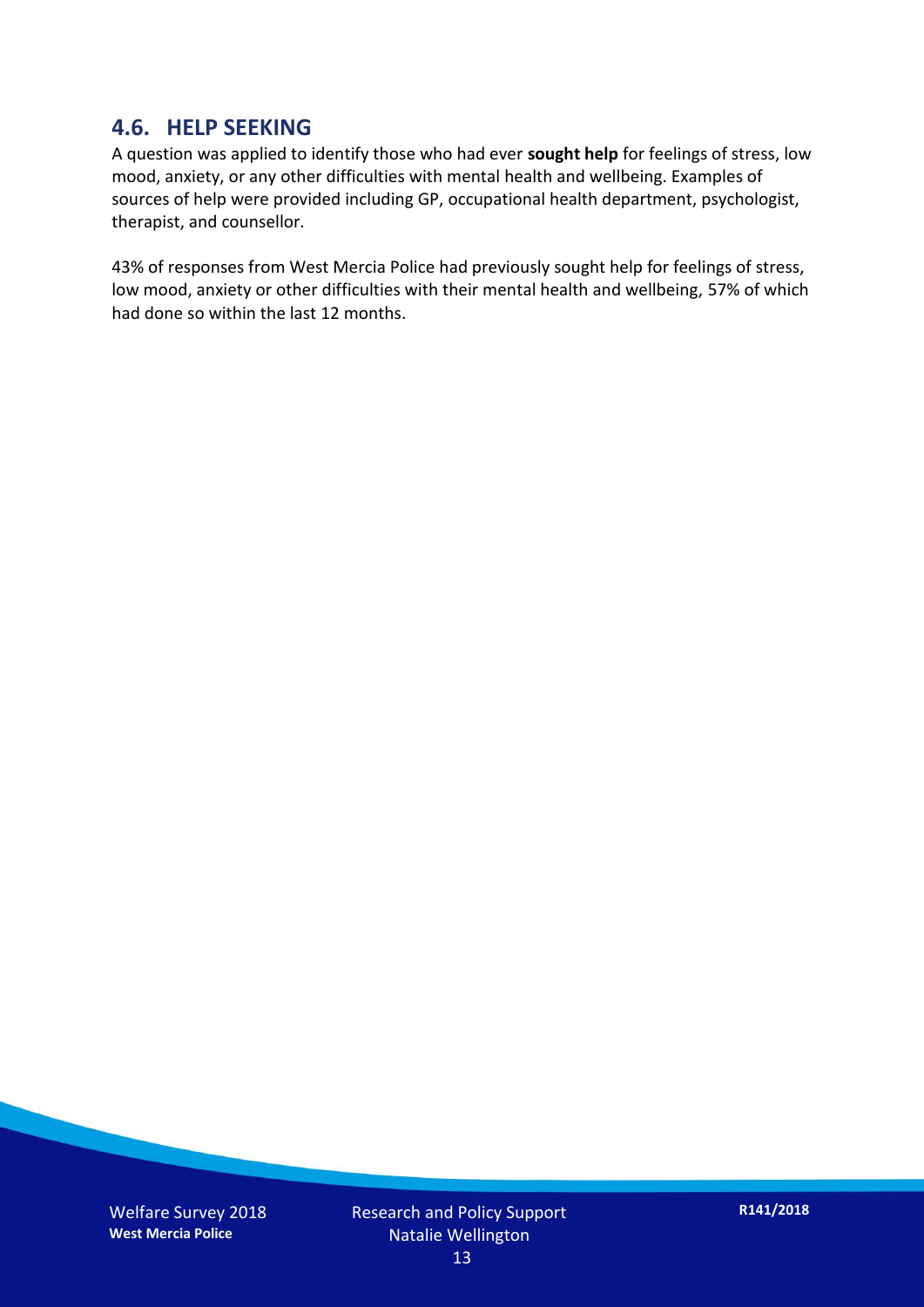### **5. ABSENCE BEHAVIOUR**

#### **5.1. ABSENCE**

57% of respondents from West Mercia Police reported one or more days of sickness absence and 26% of respondents indicated that at least one day of their sickness absence was attributable to stress, depression, or anxiety.

The national proportion of respondents who had taken one or more days of sickness absence was 56% and 32% of respondents indicated that at least one day of their sickness absence was attributable to stress, depression, or anxiety.

#### **5.2. PRESENTEEISM AND LEAVEISM**

Presenteeism is the act of attending work while ill. This has been shown to be associated with subsequent health decline, particularly in relation to burnout,  $\alpha$  and can to lead to elevated absenteeism.<sup>x</sup> Moreover, evidence suggests that presenteeism can compound the effects of the initial illness and negatively influence job satisfaction, resulting in negative job attitudes and withdrawal from work.<sup>xi</sup>

Leaveism is a recently coined term to describe hidden sickness absence and work undertaken during rest periods, including using allocated time off such as annual leave entitlements to take time off when they are in fact unwell.

Findings for West Mercia Police are presented in the graph below.



*Figure 1: Force level figures for presenteeism and leaveism*

Welfare Survey 2018 **West Mercia Police**

Research and Policy Support Natalie Wellington 14

**R141/2018**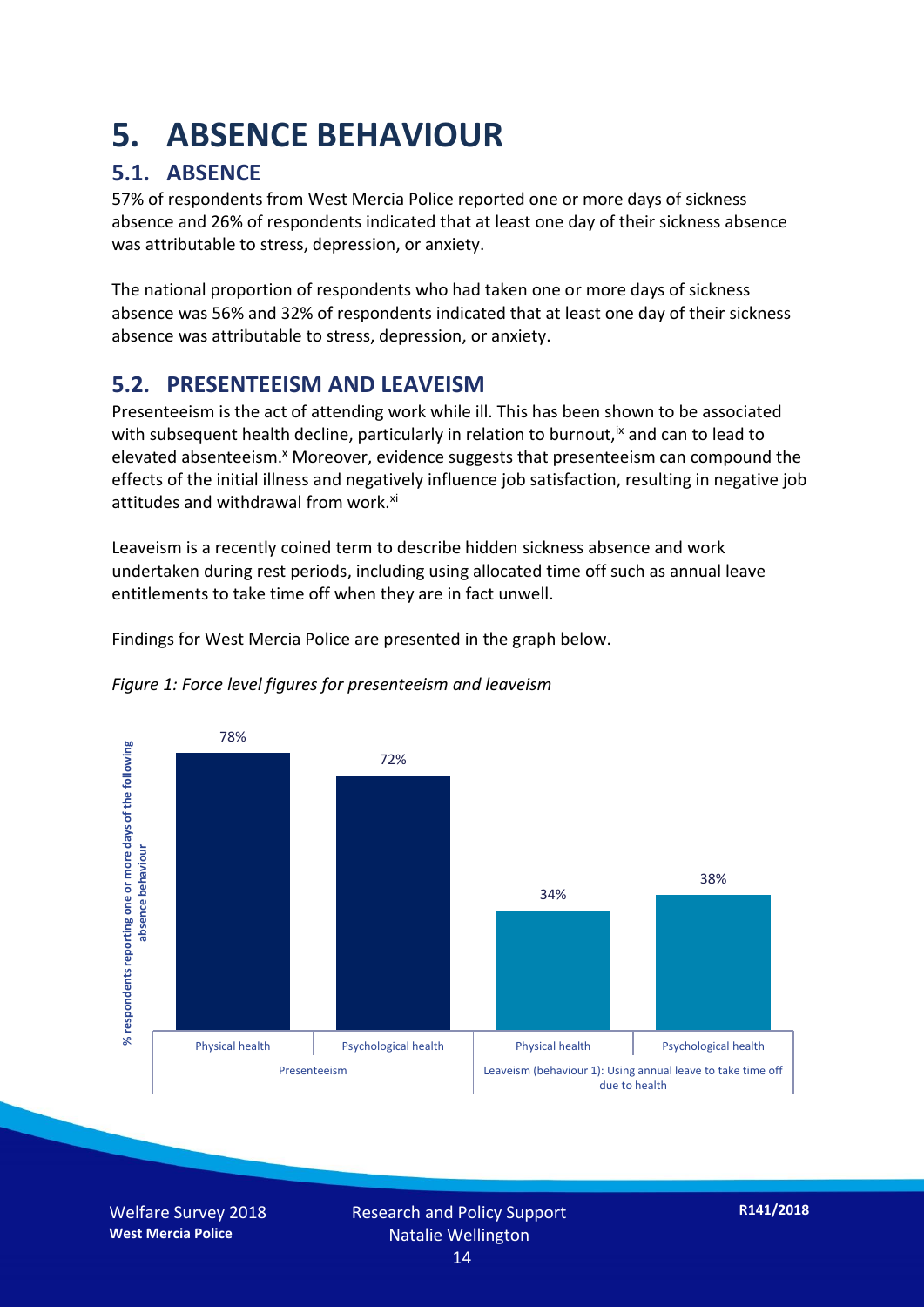### **6. Violence and physical injuries**

#### **6.1. VIOLENCE**

Verbal and physical violence was assessed using four questions regarding how often officers received verbal insults, verbal threats, unarmed physical attacks, and attacks with a weapon from members of the public over the previous 12 months. Findings are presented in the table below.

**Table 9:** Force level figures for frequency of verbal and physical violence from members of the public

| <b>Type of violent victimisation</b>               | % of respondents indicating frequency<br>of experience as at least once a week |      |  |
|----------------------------------------------------|--------------------------------------------------------------------------------|------|--|
|                                                    | 2016                                                                           | 2018 |  |
| Verbal insults (e.g., swearing, shouting, abuse)   | 40%                                                                            | 41%  |  |
| Verbal threats (e.g., threat of hitting, threat of | 22%                                                                            | 25%  |  |
| kicking)                                           |                                                                                |      |  |
| *Spitting assaults (i.e. being deliberately spat   |                                                                                | 2%   |  |
| upon)                                              |                                                                                |      |  |
| Unarmed physical attacks (e.g., struggling to      | 17%                                                                            | 17%  |  |
| get free, wrestling, hitting, kicking)             |                                                                                |      |  |
| Use of a deadly weapon (e.g., stick, bottle, axe,  | 1%                                                                             | 1%   |  |
| firearm)                                           |                                                                                |      |  |

\*Spitting assaults data was only available from 2018.

#### **6.2. INJURIES**

23% of West Mercia Police respondents reported that they had suffered one or more injuries that required medical attention as a result of work-related **violence** in the last year – losing more than 516 days in sickness absence.

This is *higher than* the proportion reporting one or more injuries as a result of work-related **violence** than reported in the 2016 iteration of this survey and *higher than* the proportion compared to this year's national results.

16% of West Mercia Police respondents also reported that they had suffered one or more injuries that required medical attention as a result of work-related **accidents** in the last year – losing more than 284 days in sickness absence.

This is *lower than* the proportion reporting one or more injuries as a result of work-related **accidents** in the 2016 iteration of this survey and *higher than* the proportion compared to this year's national results.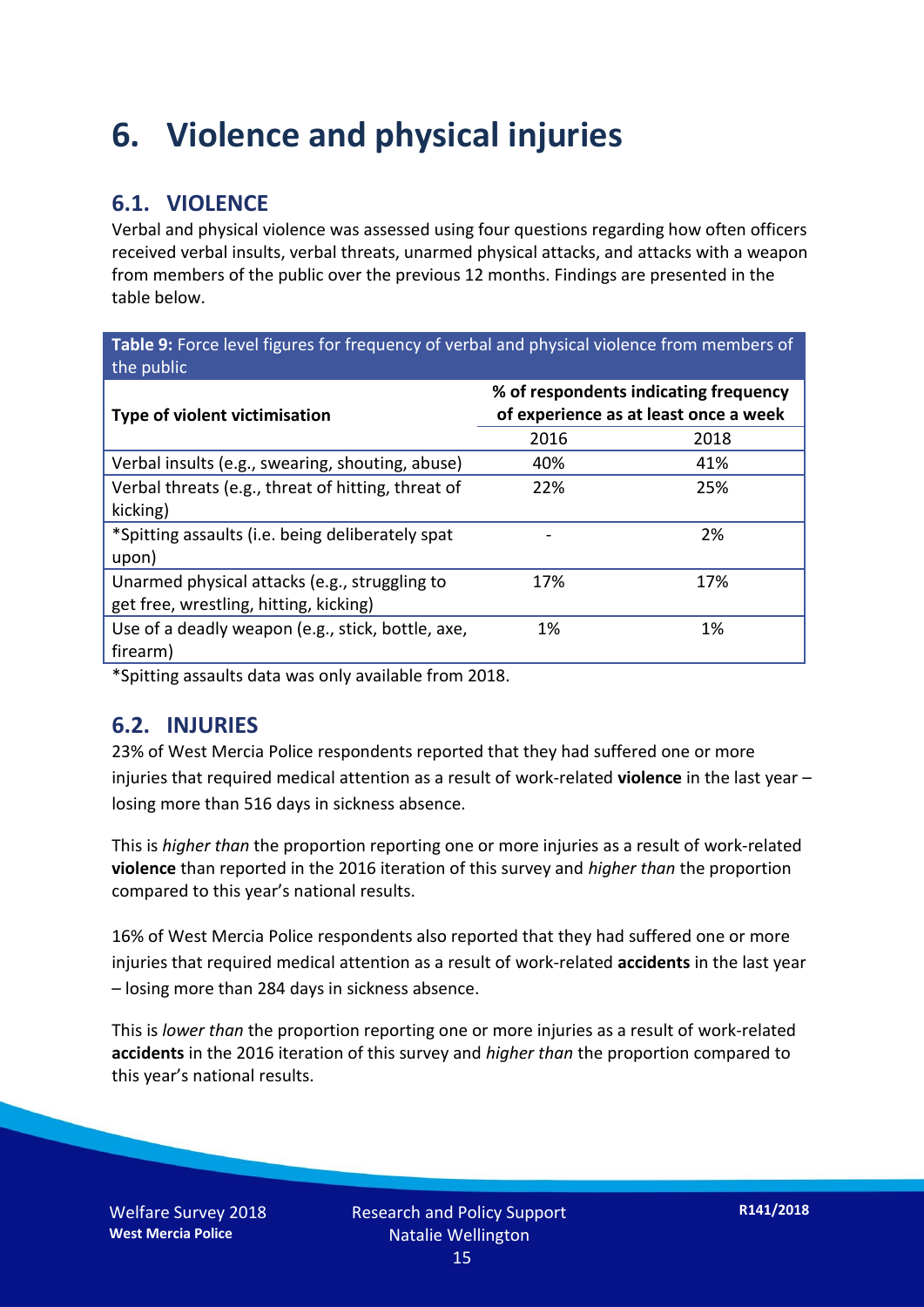## **7. ORGANISATIONAL SUPPORT: MENTAL HEALTH & WELLBEING**

Participants who indicated that they had sought help for difficulties with mental health and wellbeing were presented with additional questions concerning disclosure to a line manager.

#### **7.1. DISCLOSURE**

69% of respondents from West Mercia Police, for whom it was applicable, reported that they had disclosed seeking mental health and wellbeing support to their line managers. This can be compared with 49% from the same survey in 2016.

#### **7.2. REASONS FOR NON-DISCLOSURE**

Respondents who did not disclose to their line managers that they had sought mental health and wellbeing support, were asked to indicate why. Findings are presented in the table below.

| Table 10: Reasons for non-disclosure                        |                     |          |  |
|-------------------------------------------------------------|---------------------|----------|--|
|                                                             | % of total mentions |          |  |
| <b>Item</b>                                                 | Force level         | National |  |
|                                                             | figures             | figures  |  |
| I was worried that my other colleagues would find out       | 14%                 | 10%      |  |
| I thought it would negatively affect my opportunities for   | 11%                 | 11%      |  |
| promotion and/or specialising                               |                     |          |  |
| It wasn't affecting my work                                 | 5%                  | 7%       |  |
| I didn't want to be treated differently (in a negative way) | 12%                 | 13%      |  |
| I felt it was a personal matter                             | 22%                 | 20%      |  |
| I have had negative experiences of disclosing in the past   | 7%                  | 6%       |  |
| I thought it would have a negative impact on my career      | 9%                  | 10%      |  |
| There is a negative attitude in the police service towards  | 15%                 | 12%      |  |
| people who experience difficulties with their mental health |                     |          |  |
| and wellbeing                                               |                     |          |  |
| I did not think my line manager would treat me with         | 7%                  | 7%       |  |
| empathy                                                     |                     |          |  |
| For reasons other than those listed above                   | 4%                  | 4%       |  |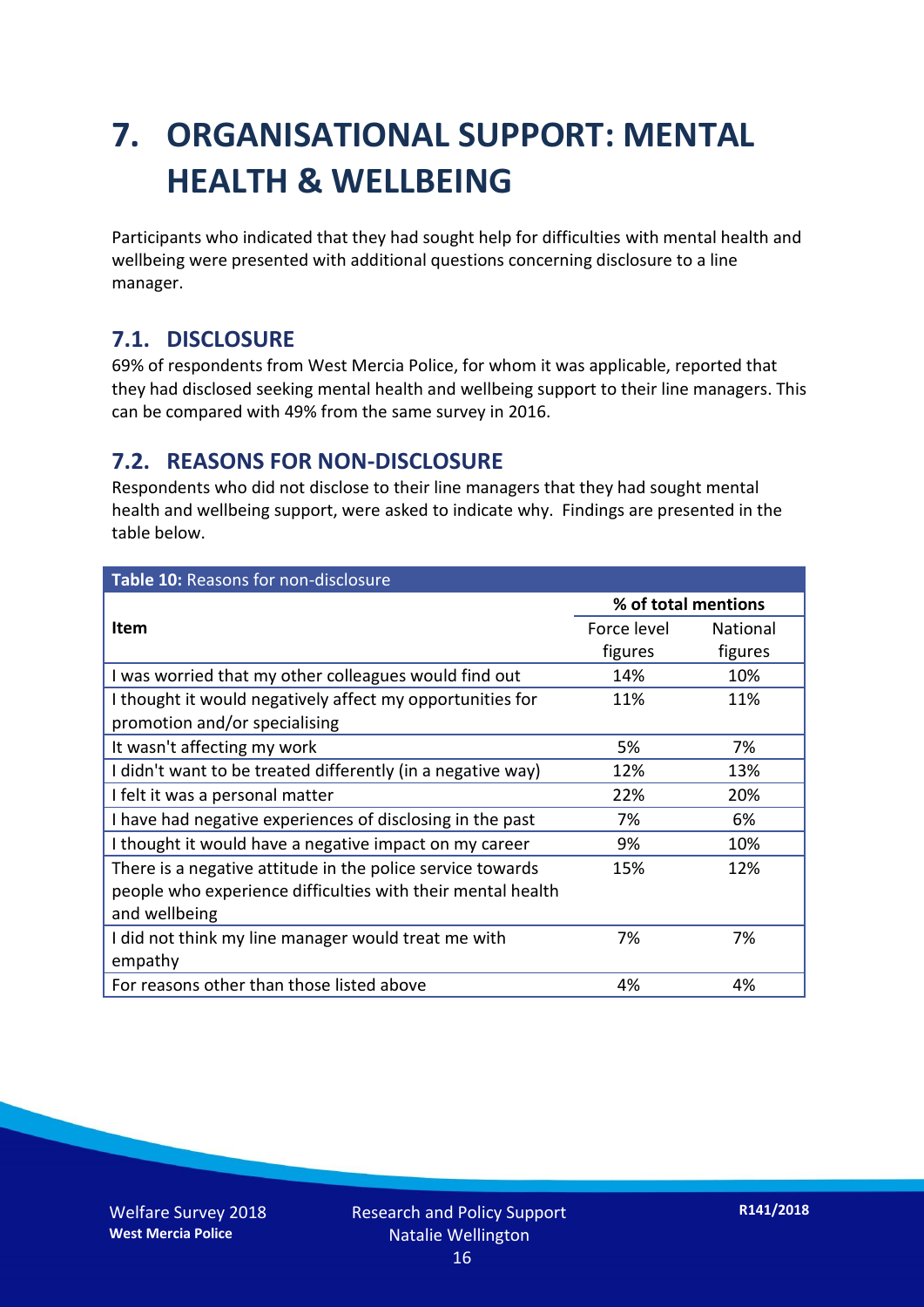#### **7.3. ATTITUDES TO MENTAL HEALTH AND WELLBEING**

All respondents were asked about the attitude of the police service towards mental health and wellbeing.

Respondents were provided with a list of statements, and asked to indicate the extent to which they agreed or disagreed with the statement.

The table below shows the percentage of respondents who agreed with three key statements about the police services attitudes towards mental health and wellbeing for both West Mercia Police, and the police service as a whole.

| Table 11: Attitudes to mental health and wellbeing |                                                    |                  |  |
|----------------------------------------------------|----------------------------------------------------|------------------|--|
| <b>Statements</b>                                  | % of respondents that agreed with<br>the statement |                  |  |
|                                                    | Force level figures                                | National figures |  |
| The police service encourages staff to talk openly | 33%                                                | 45%              |  |
| about mental health and wellbeing                  |                                                    |                  |  |
| Someone would be treated differently (in a         | 36%                                                | 37%              |  |
| negative way) if they disclosed difficulties with  |                                                    |                  |  |
| their mental health and wellbeing                  |                                                    |                  |  |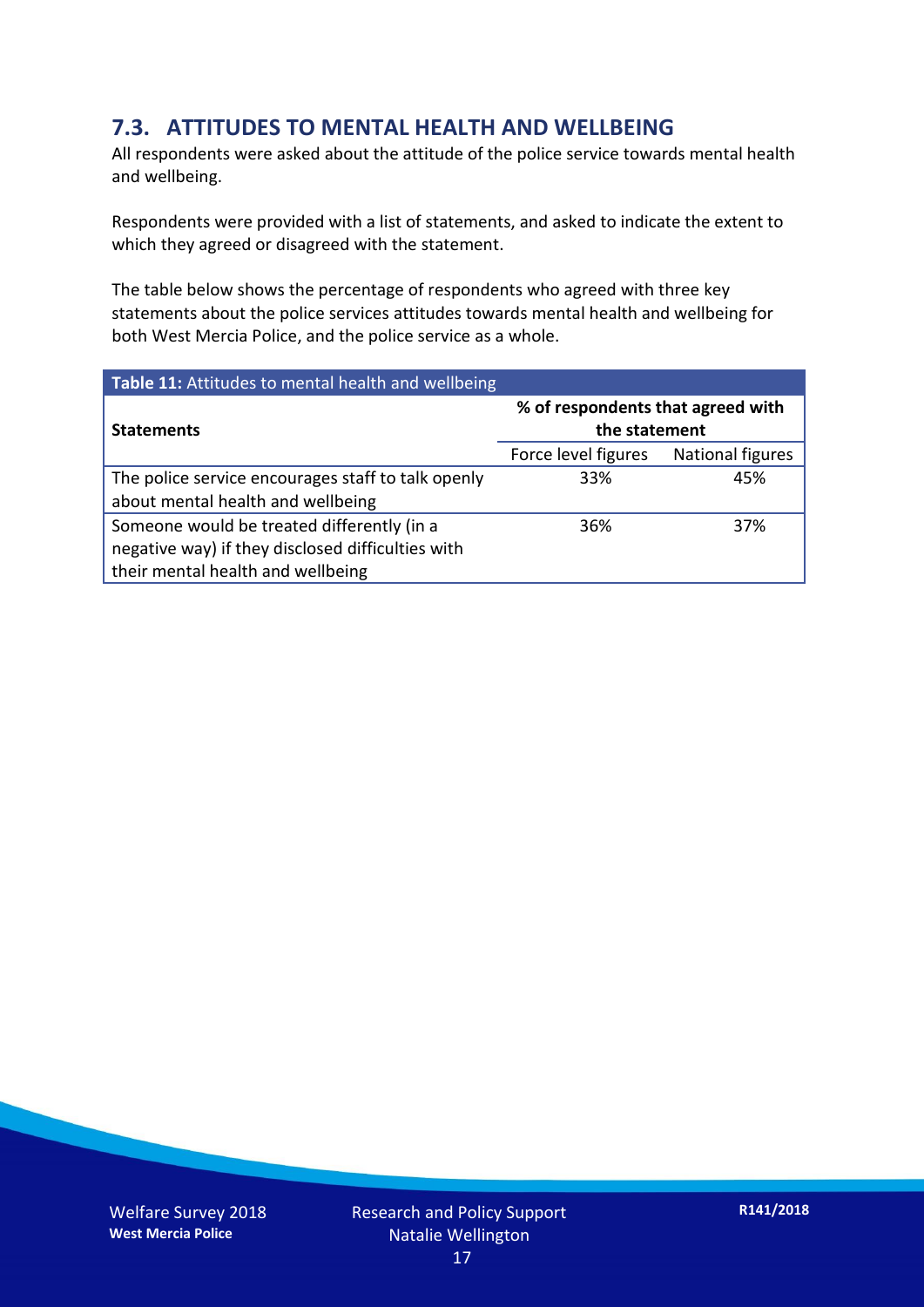### **8. Notes for JBBs**

Additional findings from the 2018 Demand, Capacity and Welfare survey are available on request from the Research and Policy department. Additional topics include, but are not limited to:

- Morale,
- Fatigue and sleep,
- Managerial mental health and wellbeing support,
- Organisational change, and
- Organisational justice.

The findings of the survey can also be broken down in more detail in terms of different demographic groups, such as rank, role or length of service. However please be aware that we can only go into a certain level of detail with this demographic data in order to preserve respondents' confidentiality.

JBBs wishing to obtain further information can contact [ResearchandDataCollection@polfed.org](mailto:ResearchandDataCollection@polfed.org) to discuss their requirements.

The Research and Policy Department only has one member of staff responsible for these data requests; please bear this in mind in terms of turnaround times and the amount of data you request when contacting the team.

All other interested parties should speak to their local JBB in the first instance.